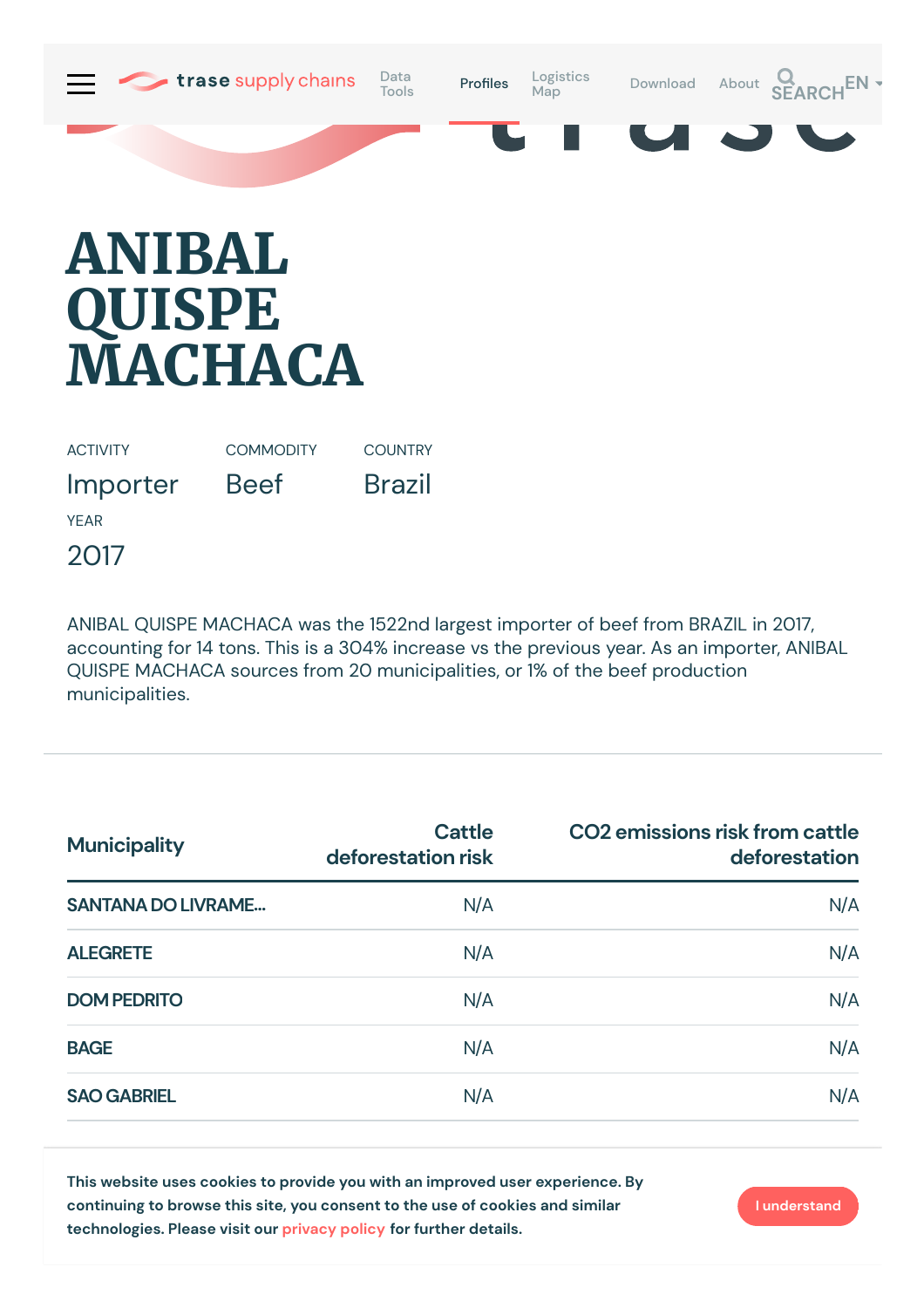

## Trase is a partnership between



**Global Canopy** 

In close collaboration with many others. Click for more [information](https://www.trase.earth/about/) about our partners and funders..

| Home             | <b>Supply Chains</b> | <b>Finance</b> | <b>Insights</b>     |
|------------------|----------------------|----------------|---------------------|
| <b>Resources</b> | Data Tools           | <b>Explore</b> | Yearbook            |
| About            | Profiles             | Search         | Collections         |
| Contact us       | Logistics Maps       | Watchlists     | <b>Publications</b> |
|                  | Downloads            | Methodology    |                     |
|                  |                      | <b>FAQs</b>    |                     |

## **Sign up for our Newsletter**

Enter your email...

 $\Gamma$ his website uses cookies to provide you with an improved user experience. By technologies. Please visit our [privacy](https://www.trase.earth/privacy-policy) policy for further details. **continuing to browse this site, you consent to the use of cookies and similar**

**I understand**

 $\bullet$